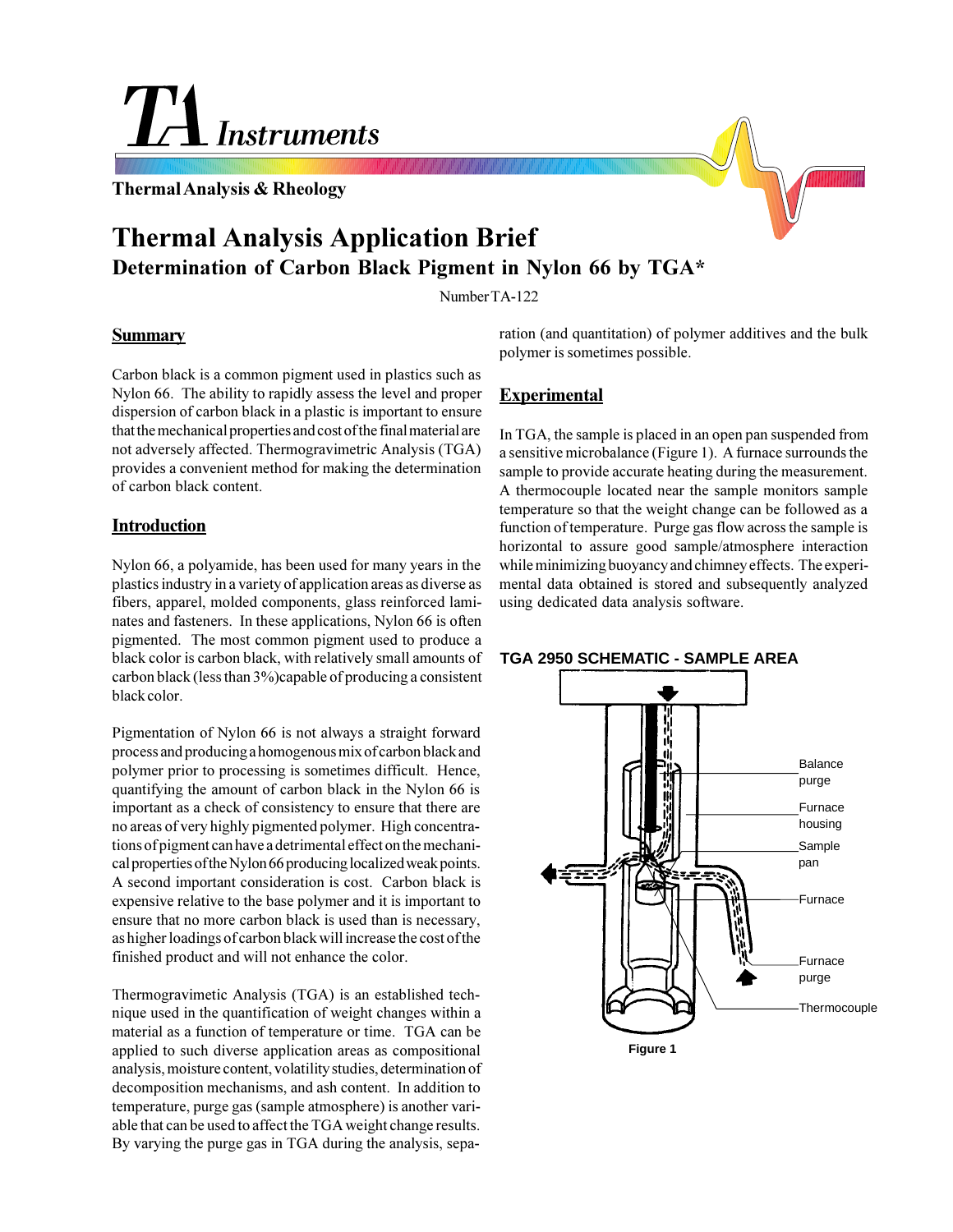In this work, a Nylon 66 material containing carbon black pigment was analyzed from ambient to 1000°C using a TGA 2950 Thermogravimetric Analyzer. The programmed heating rate was 20°C/minute. The sample atmosphere (furnace purge) was nitrogen below 650°C and air above 650°C using flow rates of 100 ml/minute. Gas switching was automatically controlled by the Thermal Analyst 2100 using a Gas Switching Accessory.

# **Results**

Since a certain amount of carbon char is produced from the thermal decomposition of the base Nylon 66, it is necessary to first quantify this amount in order to subtract it from the total carbon produced from the pigmented sample thereby obtaining the carbon black contribution.

Figure 2 shows the thermogram resulting from the analysis of 13.147mg of unpigmented Nylon 66. The results show a small and very gradual weight loss between ambient and 300°C. Across this same temperature range the derivative weight signal displays a very broad peak centered at 200°C. This weight change is most likely due to the evolution of traces of moisture, volatiles or unreacted monomer. TGA is a quantitative technique and will not give information as to the identity of evolved materials. By linking the TGA to a secondary analytical device such as Fourier Transform Infrared Spectroscropy (FTIR) or Mass Spectrometry (MS), however, it is possible to identify the evolved species.

Above 300°C the Nylon decomposes in a single smooth step as shown by the symmetrical derivative profile with peak temperature of 410°C. This weight change corresponds to the decomposition of the base polymer to leave residual carbon char from the polymer back bone. This carbon char is quantified as 1.53% at 590°C where the weight profile is at a plateau and does not change under the inert nitrogen atmosphere.



At 650°C switching the purge gas to air results in the oxidation of the carbon char to leave inert inorganic residue. The value of the weight at 730°C is 0.00% which proves that the sample is entirely organic with no inorganic filler or pigment.

A carbon char content of 1.53% is a large amount relative to the quantity of pigment that may have been added. It is important, therefore, that the char content be quantified reproducibly. This is checked by running a duplicate sample under exactly the same conditions as above. Figure 3 shows the overlaid thermograms from the duplicate analyses. The weight loss profiles are identical.

#### **UNPIGMENTED NYLON 66 REPRODUCIBILITY**



Figure 4 shows the TGA decomposition curve for 13.06 mg of the pigmented Nylon 66. Since this sample foams during the main decomposition and can contact the instrument thermocouple, platinum foil was wrapped around the sample during evaluation. This results in subtle changes (shoulders) in the TGA derivative curve, as well as lower intensity derivative peaks. Both of these subtle differences in the derivative curve are related to the lower surface area exposed to thermal and purge gas effects. This may reflect a change in decomposition mechanism, but has no effect on the carbon black determination. The plateau value in nitrogen before air switchover is 3.05%. Subtracting the 1.53% char due to the base polymer yields 1.52% as the weight of carbon black. This value agreed well with the pigment loading targeted by the manufacturer as providing the optimum combination of pigmentation and cost. Furthermore, additional runs on samples taken from different sections of the material yielded similar values indicating uniform pigment distribution throughout the polymer.